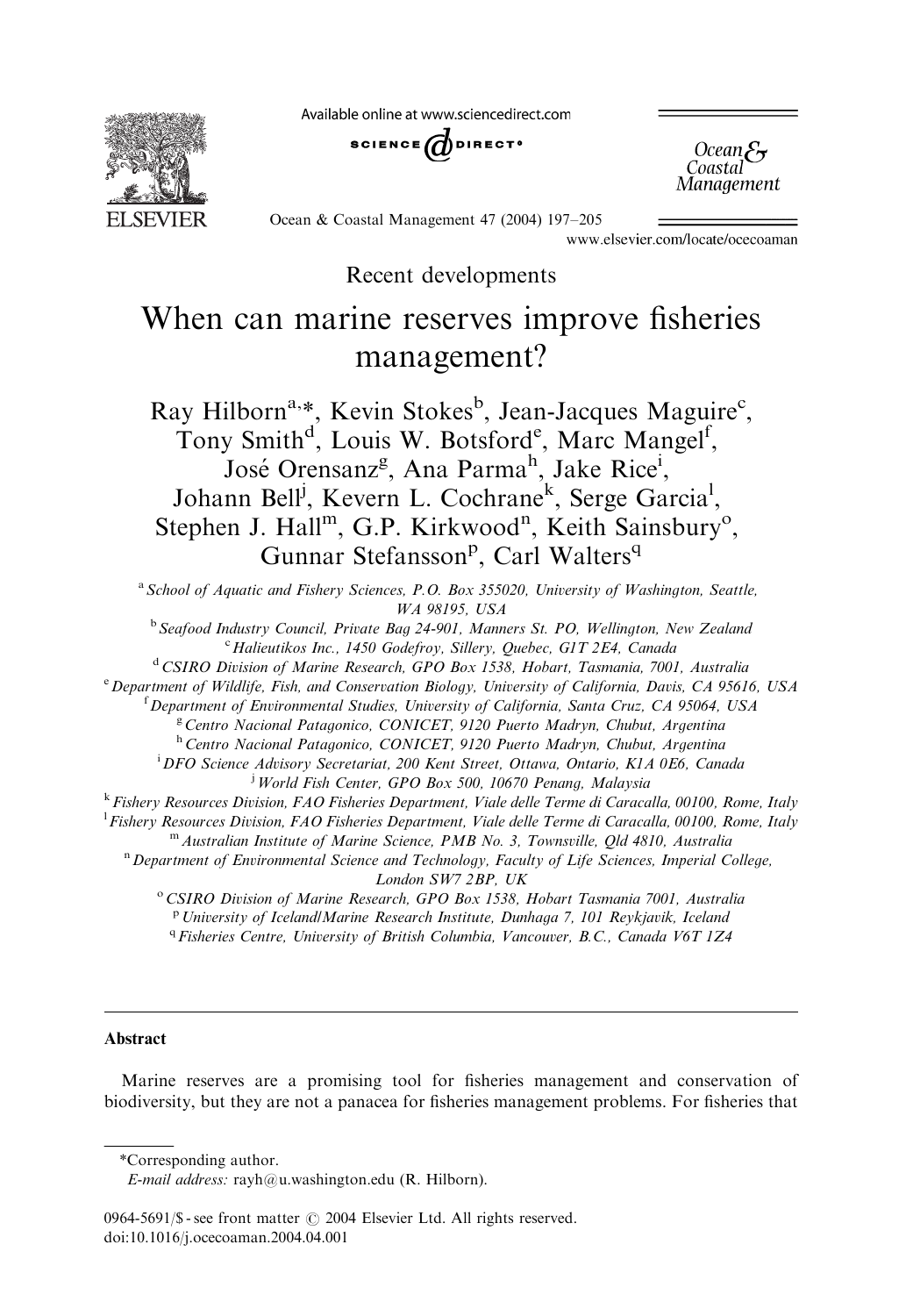target highly mobile single species with little or no by-catch or habitat impact, marine reserves provide few benefits compared to conventional fishery management tools. For fisheries that are multi-species or on more sedentary stocks, or for which broader ecological impacts of fishing are an issue, marine reserves have some potential advantages. Their successful use requires a case-by-case understanding of the spatial structure of impacted fisheries, ecosystems and human communities. Marine reserves, together with other fishery management tools, can help achieve broad fishery and biodiversity objectives, but their use will require careful planning and evaluation. Mistakes will be made, and without planning, monitoring and evaluation, we will not learn what worked, what did not, and why. If marine reserves are implemented without case by case evaluation and appropriate monitoring programs, there is a risk of unfulfilled expectations, the creation of disincentives, and a loss of credibility of what potentially is a valuable management tool.

 $\odot$  2004 Elsevier Ltd. All rights reserved.

## 1. Introduction

Globally, there is a wave of environmental groups, politicians and ecologists pushing for the large-scale implementation of Marine Protected Areas  $(MPAs)^1$ with many calls for protecting 20–30% of the oceans [\[1\].](#page-6-0) The establishment of MPAs does not automatically require an outright banning of fishing activities in the designated area which may accommodate fishing and other economic activities under specific management regimes. However, it is often proposed to simply eliminate all consumptive uses (particularly fishing) from those areas, turning all or part of a traditional fishing ground into a no-take MPA or marine reserve.<sup>2</sup> Proponents argue that by eliminating all fishing from an area, marine reserves protect biodiversity, serve as an insurance policy, and benefit ecosystem and fisheries management. Initially, there was a clear distinction between establishing marine reserves for protection of biodiversity and establishing them for fisheries management. Most current calls for large scale implementation of marine reserves argue that they will provide both biodiversity and fishery benefits, whilst potential costs are seldom mentioned [\[1,2\].](#page-6-0)

While the potential value of marine reserves for the protection of habitat and biodiversity is clear, their potential for improving fisheries management and particularly fisheries yields will be limited unless the roots of fisheries management failures are addressed. The same holds for other management tools. The major problems in fisheries management and conservation stem from improper incentives and institutional structures [\[3–5\]](#page-6-0) that fail to control the race for fish leading to overcapacity, over-fishing and economic loss. Once overfishing becomes chronic, the socio-economic and political costs of the tough decisions needed for significant

<sup>&</sup>lt;sup>1</sup>The term MPA is used here to mean areas that are closed to fishing, the meaning that is more widely used by the public. In the scientific literature, these areas are more commonly referred to as marine reserves (i.e., 9).

<sup>&</sup>lt;sup>2</sup>The difference between marine protected area and a marine reserve is not always clearly made, generating confusion.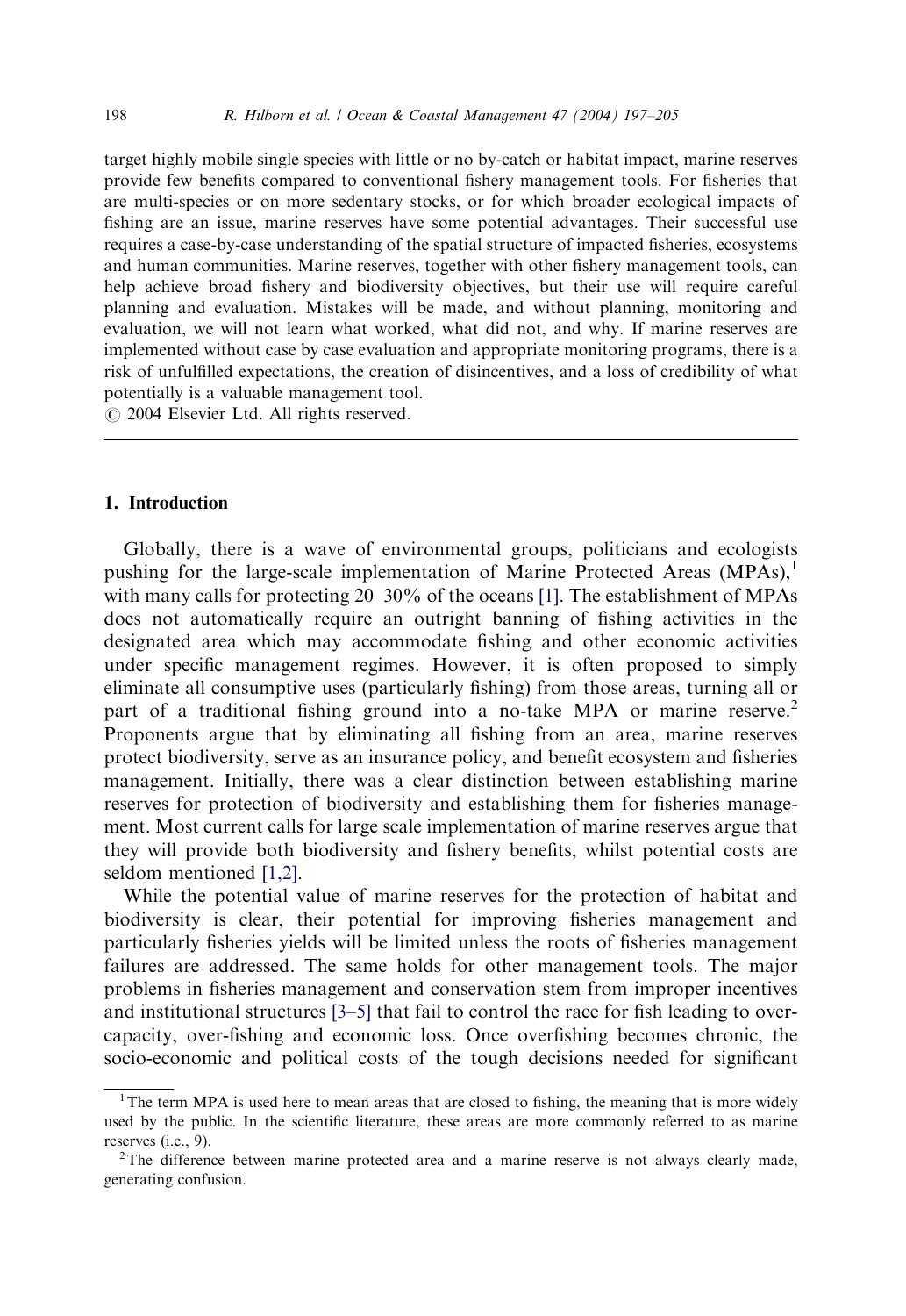improvement represent a major impediment to change. Marine reserves are a tool for specifying the location of fishing; they do not affect the incentives, nor the institutional structures responsible for over-fishing [\[6\].](#page-7-0) Furthermore, imposition of ill-considered marine reserves may in fact be detrimental, and it is misleading to promote them as devices always likely to result in improved yields.

Area closures are just one tool of fisheries management and marine reserves implementation needs to be guided by the scientific principles of adaptive management: experimental treatments, controls and evaluation [\[7\].](#page-7-0) For marine reserves to be an effective fishery management tool, they need to be considered case by case in light of the objectives and the current state of the fishery. They need to be evaluated and compared to viable alternative fisheries management tools, and used, where appropriate, as one element in a broader package of measures. Planned programs are needed for testing the effectiveness of marine reserves for fisheries management. The utility of marine reserves in relation to alternative tools will likely be very different for different types of fisheries, as discussed below.

In the following sections, the knowledge available regarding the potential role of marine reserves specifically in fisheries management is reviewed.

## 2. Potential of marine reserves

There are several well-defined ways in which marine reserves may be expected to have merit as a fisheries management tool. These are examined briefly below.

#### 2.1. Increases in yield

The empirical evidence that marine reserves enhance fish yields is sparse [\[8\].](#page-7-0) Setting aside a marine reserve initially reduces the area that can be fished, thus reducing yield. The question then is whether the yield in the area remaining open will increase enough to make up for losses from the closed area. We know that in many marine reserves, the abundance and size of fish increases [\[9\].](#page-7-0) This is expected. Yield from the fished open area can increase in two ways: (1) bigger fish can swim out of the closed area and be caught, and (2) the larger fish in the closed area can contribute more eggs and ultimately more larvae to the fished open area. However, neither result is guaranteed. If the fish or invertebrates species of concern are sessile they will not move into the fished open area. Conversely, if they are too mobile, virtually all will move into the fished open area, thus removing the anticipated benefit [\[10,11\].](#page-7-0) Also, larval dispersal patterns must be such that enough larvae are transported to the open areas [\[12\]](#page-7-0), and (compensatory) density-dependent growth does not negate benefits within the closed areas [\[13\]](#page-7-0). Benefits will accrue only if recruitment to the fished area before its closure was less than the maximum possible. Thus, marine reserves can, subject to the conditions just described being met, increase yields only in fisheries in which heavy fishing mortality has substantially reduced recruitment [\[14–17\]](#page-7-0). This is a corollary of a formal result: management based on marine reserves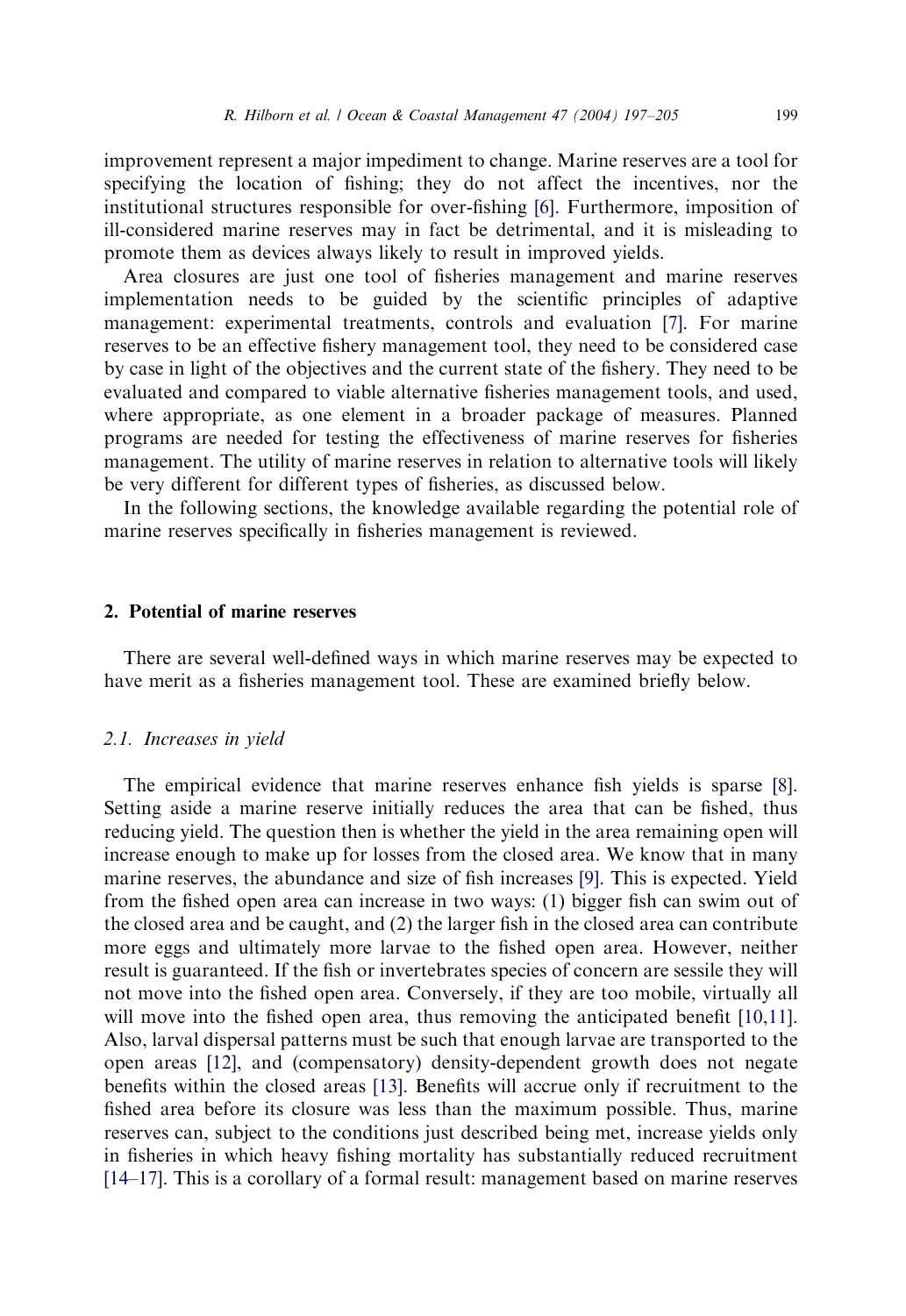and conventional management are analytically equivalent [\[18–20\]](#page-7-0) with respect to the yield of the target species.

## 2.2. Buffer against uncertainty

Conventional management through catch or effort controls can fail due to stock assessment errors and inadequate institutional frameworks. To the extent that marine reserves may be effective at protecting breeding stock, they may help to buffer the impact of such failures [\[3,21,22\].](#page-6-0) However, persistence of populations in marine reserves, and their ability to replenish surrounding areas, depends on the reserve configuration and larval dispersal patterns, which are poorly known [\[23\].](#page-7-0) Thus, while MPAs have the potential to reduce uncertainty in the effects that fishing regulations will have, lack of relevant biological knowledge adds uncertainty. It should also be mentioned that other methods (e.g. seasonal closures to protect juveniles) can potentially have similar or even stronger effects than marine reserves in that respect [\[24\]](#page-7-0).

## 2.3. Reduced collateral ecological impacts

Fishing has wider impacts on marine ecological systems, not just on target species [\[25\]](#page-7-0). Marine reserves can reduce impacts of fishing on benthic habitats, by-catch and protected species, and ecosystem structure and function. To the extent that the objectives of fisheries management have been broadened to include concern for such impacts [\[26,27\]](#page-7-0), reserves are potentially an important tool in meeting such specified objectives.

## 2.4. Stocks of sedentary organisms

The term ''sedentary'', as used here, does not mean immobile. Sedentary organisms are those whose movements are short-range when compared to the spatial scale of the fishing process (fleet displacements) and/or pelagic larval dispersal. Marine reserves are one form of spatial management. For sedentary species, it has long been recognized that spatial management can be more easily understood, accepted and implemented than catch limits [\[28,29\]](#page-8-0). In the case of many fisheries targeting relatively small stocks of sedentary organisms, conventional stock assessment and catch regulation are unlikely to be affordable or effective. Instead, locally supported regulations, including spatial management such as marine reserves, have been shown to provide significant benefits in some cases [\[30,31\].](#page-8-0) In addition, global catch controls may be inappropriate for many sedentary invertebrates in terms of their population biology. For example, broadcast spawners require highdensity concentrations in order to reproduce successfully, and these high-density concentrations are the first ones targeted by a fishery regulated by catch or effort limits. Spatial management may achieve larger reproductive outputs than global controls for comparable harvest rates.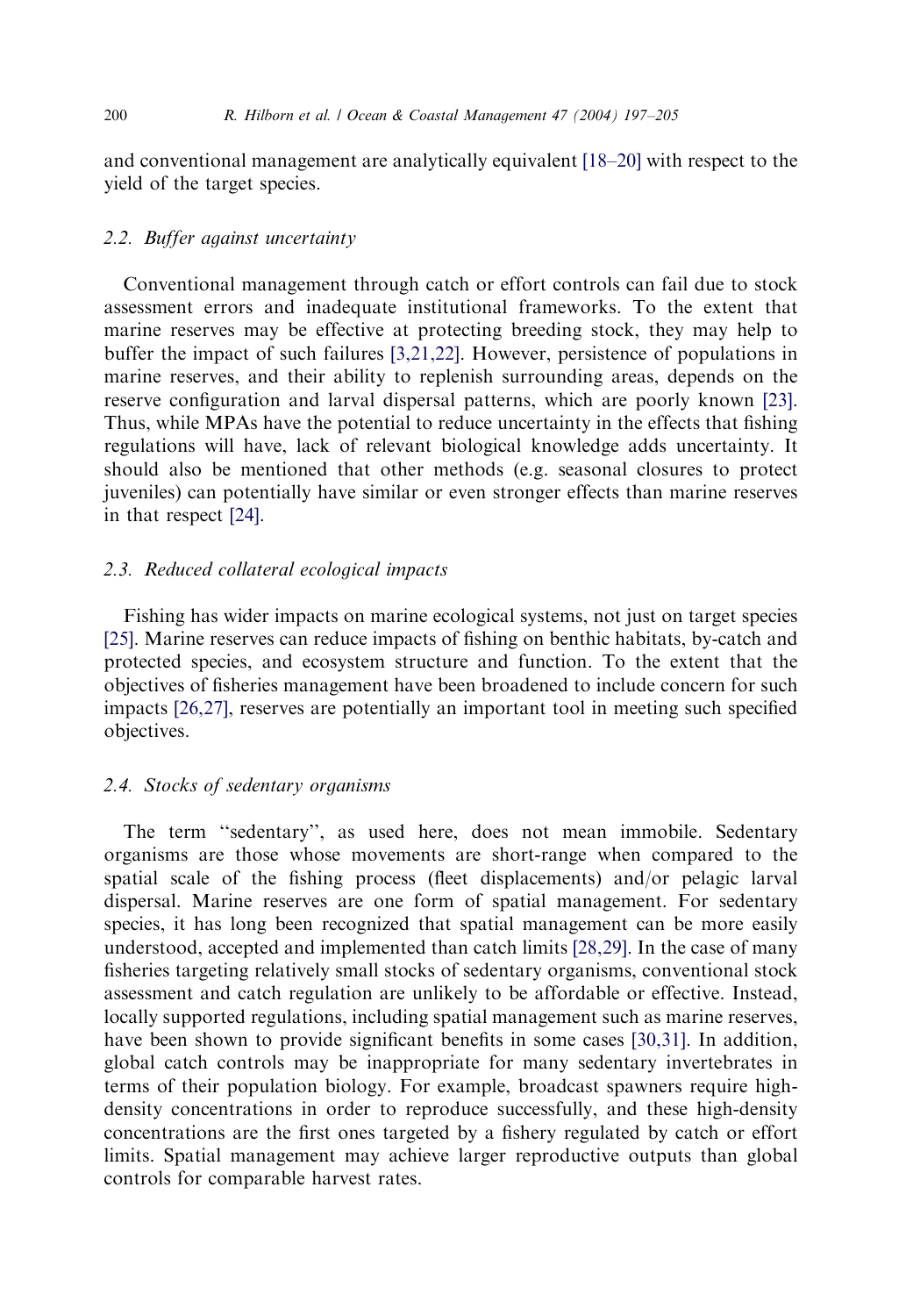## 2.5. Multispecies fisheries

When a fishery targets a multispecies complex, existing catch and net size limits may be poor management tools for some species. For example, in many fisheries the chief management tool currently used is  $ITQs/TACS$ <sup>3</sup>. These apply to a few species, whilst the fisheries may land dozens or even hundreds of species and discard many more.<sup>4</sup> Extending quota management to all species in such multispecies cases is not practicable. Even if sufficient data were available, such fisheries are rarely profitable enough to afford the assessment costs. Prohibiting landings of some protected species or sizes may simply force dumping. Setting catch limits on every species would practically close the fishery because at any time at least one species would likely need protection. Properly designed marine reserves may be a cost-effective management tool for such fisheries.

## 2.6. Improved knowledge

Marine reserves may provide valuable scientific reference areas to serve as controls (in the absence of take) on trends in fish production, age, size and sex structure of the stock, as well as on impacts of fishing on habitats [\[32,33\]](#page-8-0). Closed areas may provide the best basis for understanding the broader impacts of fishing on ecological systems. The spatial scale of the reserves would need to be appropriate to the life history of the species, but stock assessments that include data from an unfished control site would be highly informative. Such reference areas are particularly appropriate during the development of new fisheries, when sustainable exploitation rates of newly exploited species are highly uncertain, so that there is risk of over-fishing [\[34\]](#page-8-0). Carving out marine reserves from conventional fishing grounds, however adds on uncertainty concerning the induced behaviour of fishers and resulting fishing and societal costs [\[19\].](#page-7-0)

## 3. Potential and actual problems with marine reserves

Conversely, marine reserves present problems under a number of circumstances which are reviewed briefly below.

# 3.1. Effects of spatial shifts in fishing effort

A consequence of closing an area to fishing is for the fishing effort to move elsewhere, which may have a number of undesirable consequences  $[35]$ <sup>5</sup> that in most

<sup>&</sup>lt;sup>3</sup>The total allowable catch (TAC) is the catch limit for a whole stock. The way in which that limit is allocated and managed will vary between management regimes. Individual transferable quotas (ITQs) are one was of allocating and managing TACs.

<sup>&</sup>lt;sup>4</sup>Australia's south east trawl fishery, for example, catches well over 100 species, of which up to 80 are sometimes landed, but only 18 are currently managed by quotas [\[37\]](#page-8-0).

<sup>&</sup>lt;sup>5</sup> Rijnsdorp et al. [\[35\]](#page-8-0) for example, showed that a closed area for protection of cod in the North Sea led to unintended transfer of effort to areas where skates and long lived benthic species were more vulnerable.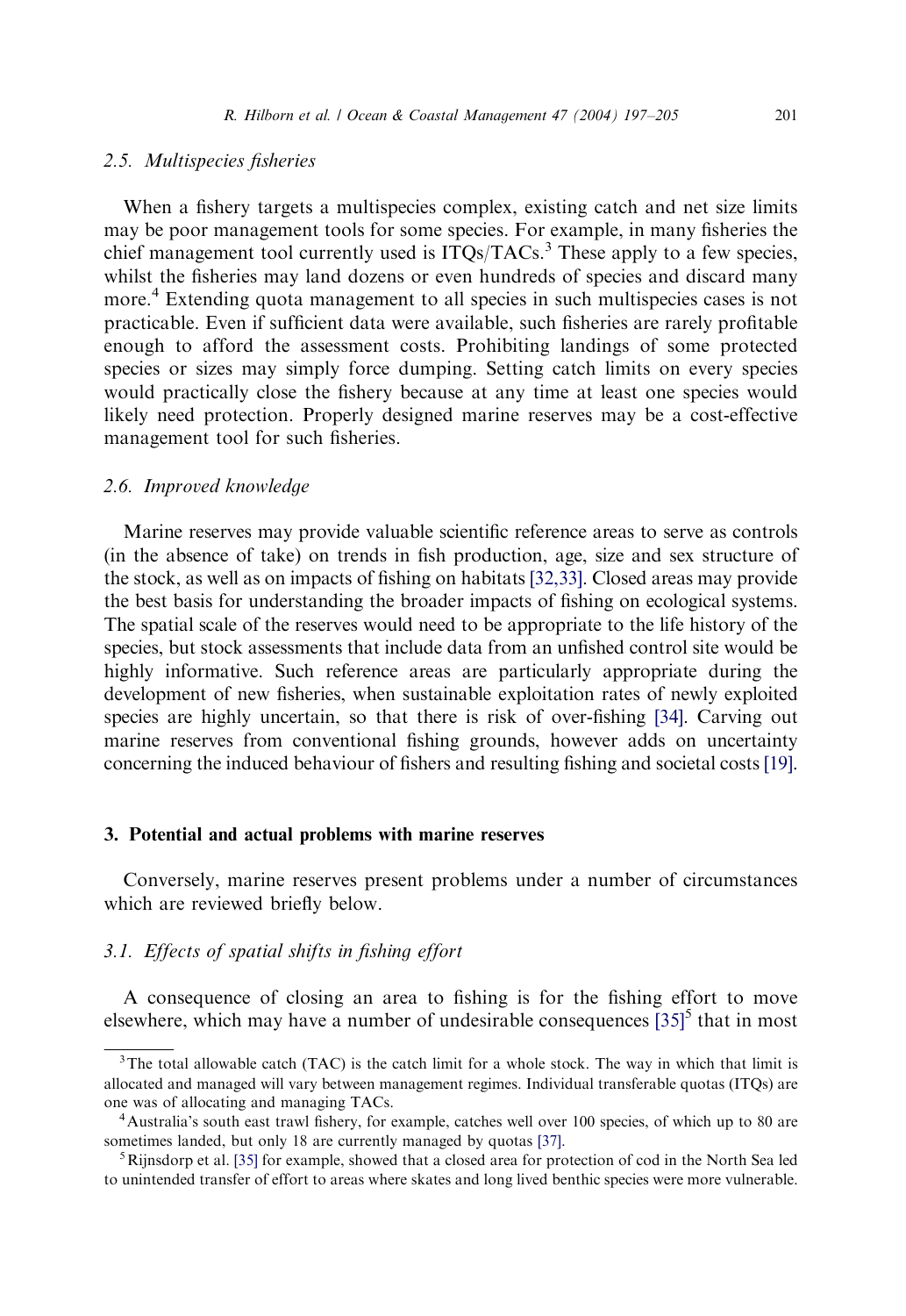cases remain un-analyzed. If a reserve were large relative to the dispersal of adults and juveniles, protecting 30% of the area would lead to a 30% reduction in potential yield. Unless the quota or effort were reduced by 30% outside of the reserved area, the sedentary stock outside would be severely over-fished. If catch limits were reduced proportionally, the conservation benefits would come primarily from having reduced the overall catch, not from having closed the area to fishing. The spatial reallocation of effort that occurs when areas are closed can have detrimental impacts on target species, non-target species and habitat in the areas that remain open. The impact of effort re-allocation must always be considered when planning the deployment of marine reserves.

## 3.2. Stocks of highly mobile organisms

Many of the species caught in industrialized and some artisanal fisheries are so mobile that marine reserves would have to be very large to effectively protect breeding stock. With mobile stocks, closing some areas imposes economic inefficiencies, forcing the catch to be taken at other times and places. The stock would not be protected without additional measures, but economic costs would be imposed [\[19\]](#page-7-0).

# 3.3. Better options may be available

When existing fisheries systems protect the breeding stock through catch, size or area limits, it is unclear that imposing reserves will provide additional yield benefits. Where conventional fisheries management systems have not protected breeding stocks, such as New England groundfish and in many European fisheries, scientific recommendations have not been implemented. Similar problems may befall marine reserves. Marine reserves may also increase costs and overcapitalization, potentially defeating conservation purposes [\[19\].](#page-7-0) Many countries have attempted to impose top– down catch or size regulations on local fishermen with little success. Top–down imposition of reserves is equally unlikely to work; what is needed, as for any management measure, is bottom-up support of fishery stakeholders and communities. In addition, the possibility of using particular regulations of fishing operations in marine protected areas should also be carefully considered as an alternative to outright banning of the fishery.

## 3.4. Hardship to fishing communities

Fishing communities, just as many fish stocks, may have complex spatial structure and limited mobility. Marine reserves may cause extreme hardship to fishing communities, shortening fishing seasons, forcing fishers to travel much farther to unfamiliar grounds, increasing risk to the smaller vessels and to people [\[19\]](#page-7-0). Indeed, marine reserves that are large enough to protect some widely spread species may exclude local people from any form of fishing. The spatial structure of the fish and the human community must be considered in the analysis of marine reserves.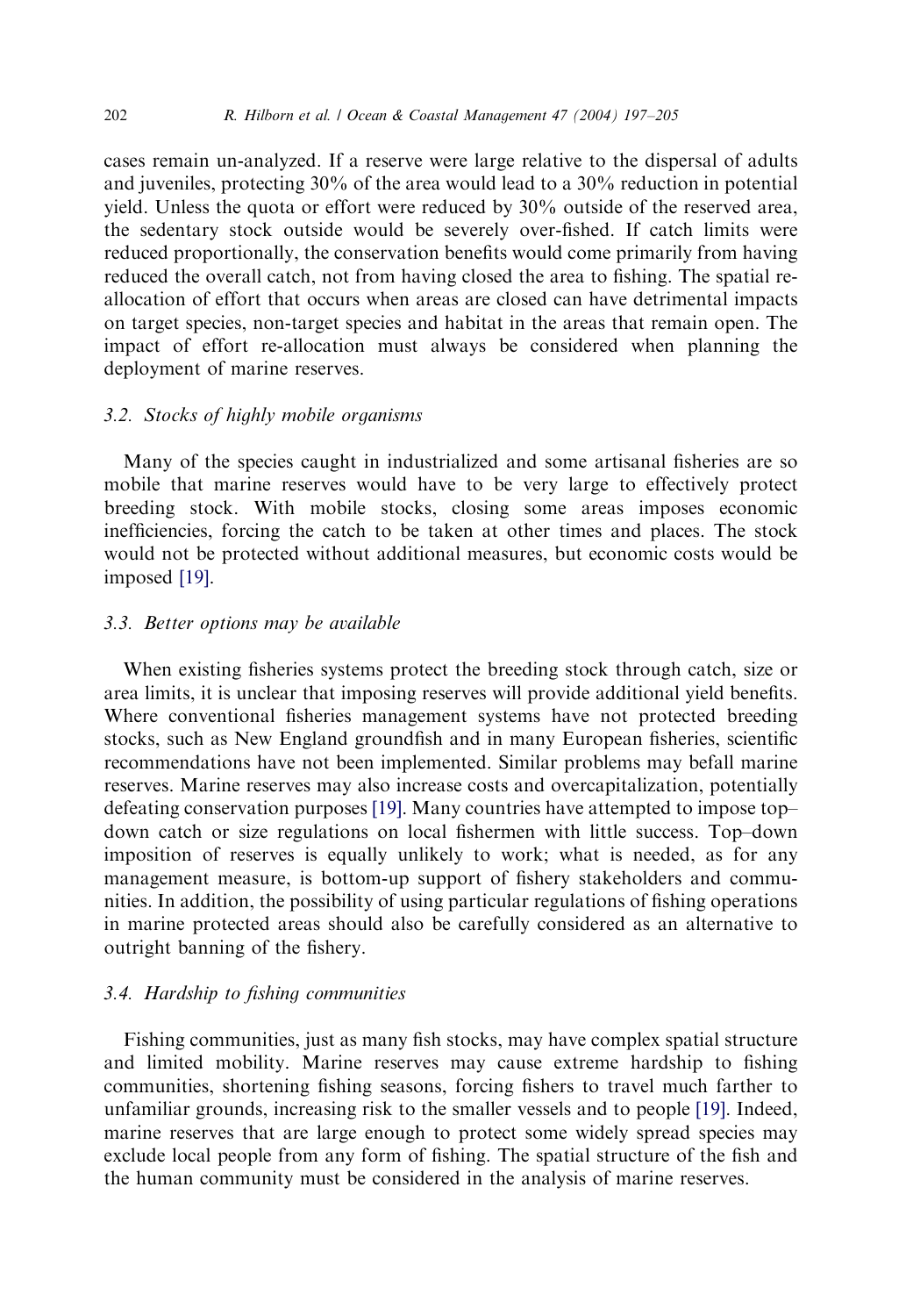## <span id="page-6-0"></span>4. How should we proceed?

The empirical evidence of the positive effects for fisheries attributed to MPAs and marine reserves is scarce [\[36\]](#page-8-0) and it is obvious that marine reserves have benefits (and costs) beyond fishing. However, as with terrestrial national parks, for example, they are proposed not only to prohibit fishing, mining, or dumping, but to preserve ecosystem functions and processes, and to provide opportunities for numerous other forms of human enjoyment. It can be argued that many of the short-term costs of marine reserves to fishing could be offset by other, long-term benefits to society, but this is also likely to vary from case to case. In this paper, we have intentionally considered marine reserves from a fisheries angle and agree that an integrated, multiple use perspective (as in an Integrated Coastal Areas Management framework) would be necessary to reach broader conclusions.

Marine reserves can be appropriate as a tool for the conservation of identified habitat, species and community biodiversity. However, to minimize the yield losses to fisheries, and to achieve the desired conservation benefits, reserves need to be evaluated in the context of: (1) clear biodiversity, ecosystem and fisheries objectives; (2) the social and institutional ability to maintain and enforce the closures; (3) existing fisheries management actions they could complement under certain conditions; and (4) the ability to monitor and evaluate success. Unqualified advocacy for no-take marine reserves, sometimes hidden under advocacy for MPAs in general, ignores the need for their scientific evaluation and the potential negative impacts to stocks, yields, and communities.

We need to learn how marine reserves (and MPAs in general) might be used to improve fisheries yields, and this will need careful experimental design and evaluation using the principles of adaptive management. Reserves of different sizes need to be set up in different environments with replicates and controls. Long-term evaluation needs to be in place and criteria for success need to be determined a priori. As the lack of scientific studies and inadequate sampling will be a major impediment to the successful implementation and evaluation of marine reserves, the appropriate scientific frameworks for their placement and evaluation are critical.

## **References**

- [1] Roberts CM, Hawkins JP. Fully protected marine reserves: a guide 2003. World Wildlife Fund, United States, Washington, DC, available at [http://www.panda.org/resources/publications/water/](http://www.panda.org/resources/publications/water/mpreserves/mar_dwnld.htm) [mpreserves/mar](http://www.panda.org/resources/publications/water/mpreserves/mar_dwnld.htm) [dwnld.htm](http://www.panda.org/resources/publications/water/mpreserves/mar_dwnld.htm)
- [2] NCEAS. Scientific consensus statement on marine reserves, marine protected areas. University of California. Statement submitted at the Annual Meeting of the American Association for the Advancement of the Sciences (AAAS), 17 February 2001. National Center for Ecological Analysis and Synthesis (NCEAS), 2003. [Http://www.nceas.uscb.edu/Consensus](http://Http://www.nceas.uscb.edu/Consensus)
- [3] Botsford LW, Castilla JC, Peterson CH. The management of fisheries and marine ecosystems. Science 1997;277(5325):509–15.
- [4] Ludwig D, Hilborn R, Walters CJ. Uncertainty, resource exploitation and conservation: lessons from history. Science 1993;260(5104):17–36.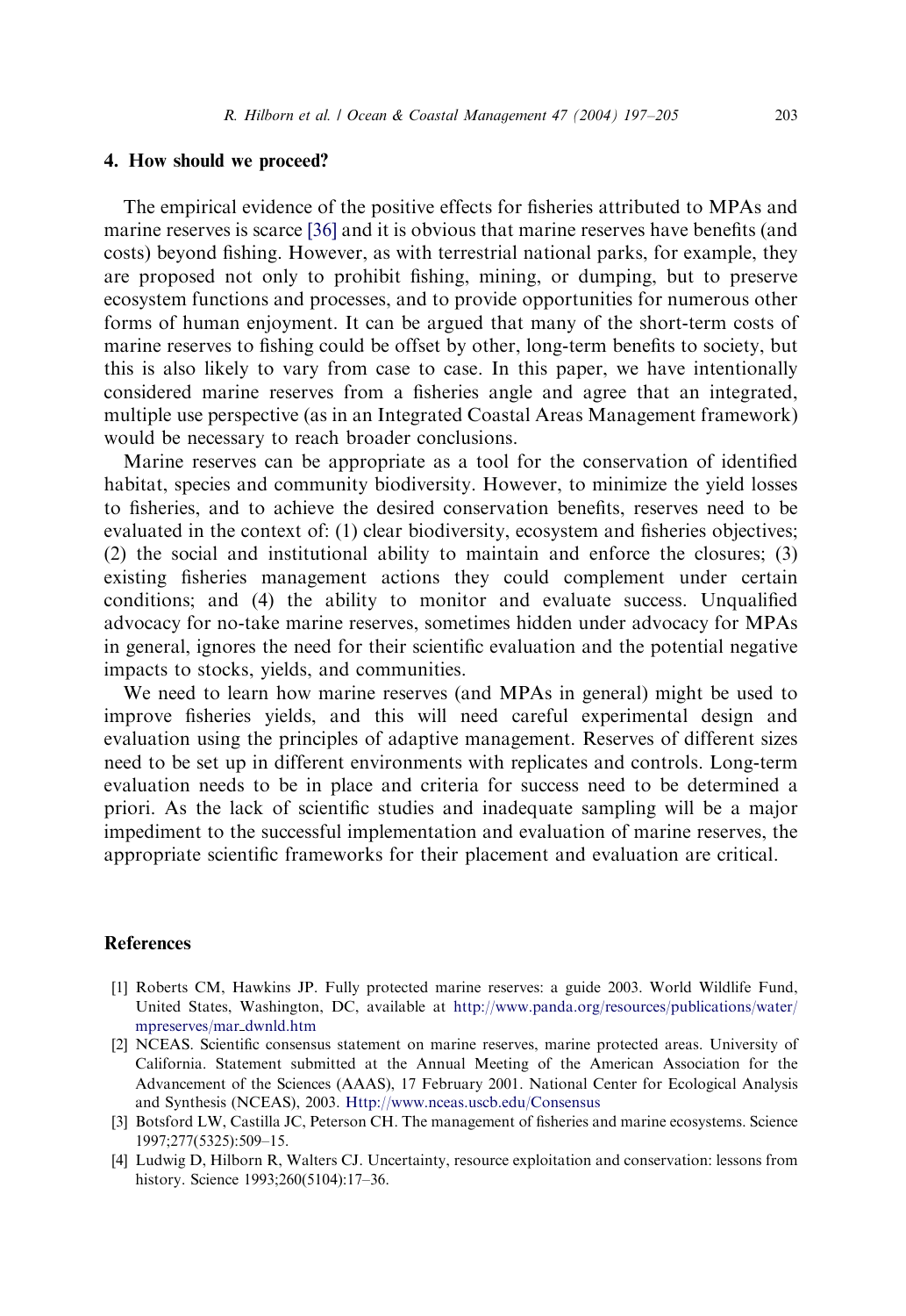- <span id="page-7-0"></span>[5] Heinz Center. Fishing grounds: defining a new era for American fisheries management. John Heinz III center for science, economics and the environment. Washington, DC: Island Press; 2000. 241pp.
- [6] Hannesson R, Fraser D, Garcia S, Kurien J, Makuch Z, Sissenwine M, Valdimarsson G, Williams M. Governance for a sustainable future: II fishing for the future. A Report by the World Humanity Action Trust, 2000. 67pp.
- [7] Walters CJ. Adaptive management of renewable resources. New York: MacMillan Publishing; 1986.
- [8] National Research Council. Marine protected areas: tools for sustaining ocean ecosystems. Washington, DC: National Academy Press; 2001. 272pp.
- [9] Halpern B, Warner RR. Marine reserves have rapid and long lasting effects. Ecological Letters 2002;5:361–6.
- [10] Polacheck T. Year around closed areas as a management tool. Natural Resource Modelling 1990;4(3):327–53.
- [11] DeMartini EE. Modeling the potential of fishery reserves for managing Pacific coral reef fishes. Fisheries Bulletin 1993;91(3):414–27.
- [12] Hastings A, Botsford LW. Comparing designs of marine reserves for fisheries and for biodiversity. Ecological Applications 2003; 13(1)(Suppl.): 65–70.
- [13] Parrish R. Marine reserves for fisheries management: why not. Symposium of the CalCOFI Conference: a continuing dialogue on no-take reserves for resource management, Asilomar, CA, USA; 4 November 1998. California Cooperative Oceanic Fisheries Investigations Report 1999;40: 77–86.
- [14] Quinn JF, Wing SR, Botsford LW. Harvest refugia in marine invertebrate fisheries: models and applications to the Red Sea urchin, *Strongylocentrotus franciscanus*. Annual meeting of the American Society of Zoologists and the Canadian Society of Zoologists, Vancouver, BC, Canada, 27–30 December 1992. American Zoologist 1993;33:537.
- [15] Holland DS, Brazee RJ. Marine reserves for fisheries management. Marine Resources Economics 1996;11(3):157–71.
- [16] Sladek-Nowlis J, Roberts CM. Fisheries benefits and optimal design of marine reserves. Fisheries Bulletin 1999;97(3):604–16.
- [17] Botsford LW, Morgan LE, Lockwood DR, Wilen JE. Marine reserves and management of the northern California Red Sea urchin fishery. Symposium of the CalCOFI Conference: a continuing dialogue on no-take reserves for resource management, Asilomar, CA, USA, 4 November 1998. California Cooperative Oceanic Fisheries Investigation Report 1999;40:87–93.
- [18] Mangel M. On the fraction of habitat allocated to marine reserves. Ecological Letters 2000;3(1): 15–22.
- [19] Hannesson R. Marine reserves: what would they accomplish? Marine Resources Economics 1998;13:159–70.
- [20] Hastings A, Botsford LW. Equivalence in yield from marine reserves and traditional fisheries management. Science 1999;284(5419):1537–8.
- [21] Lauck T, Clark CW, Mangel M, Munro GR. Implementing the precautionary principle in fisheries management through marine reserves. Ecological Applications 1998;8(1):S72–8.
- [22] Mangel M. Irreducible uncertainties, sustainable fisheries and marine reserves. Evolutionary Ecology Research 2000;2(4):547–57.
- [23] Botsford LW, Hastings A, Gaines SD. Dependence of sustainability on the configuration of marine reserves and larval dispersal distance. Ecological Letters 2001;4:144–50.
- [24] Garcia SM. Seasonal trawling ban can be very successful in heavily overfished areas: the Cyprus effect. Fishbyte 1986;4(1):7–12.
- [25] Hall SJ. The effects of fishing on marine ecosystems and communities. Oxford, UK: Blackwell Science; 1999. 296pp.
- [26] Sainsbury KJ, Punt AE, Smith ADM. Design of operational management strategies for achieving fishery ecosystem objectives. ICES Journal of Marine Science 2000;57:731–41.
- [27] FAO. The ecosystem approach to fisheries. FAO technical guidelines for responsible fisheries. (Suppl. 2), Vol. 4. Rome: FAO; 2003. 112pp.